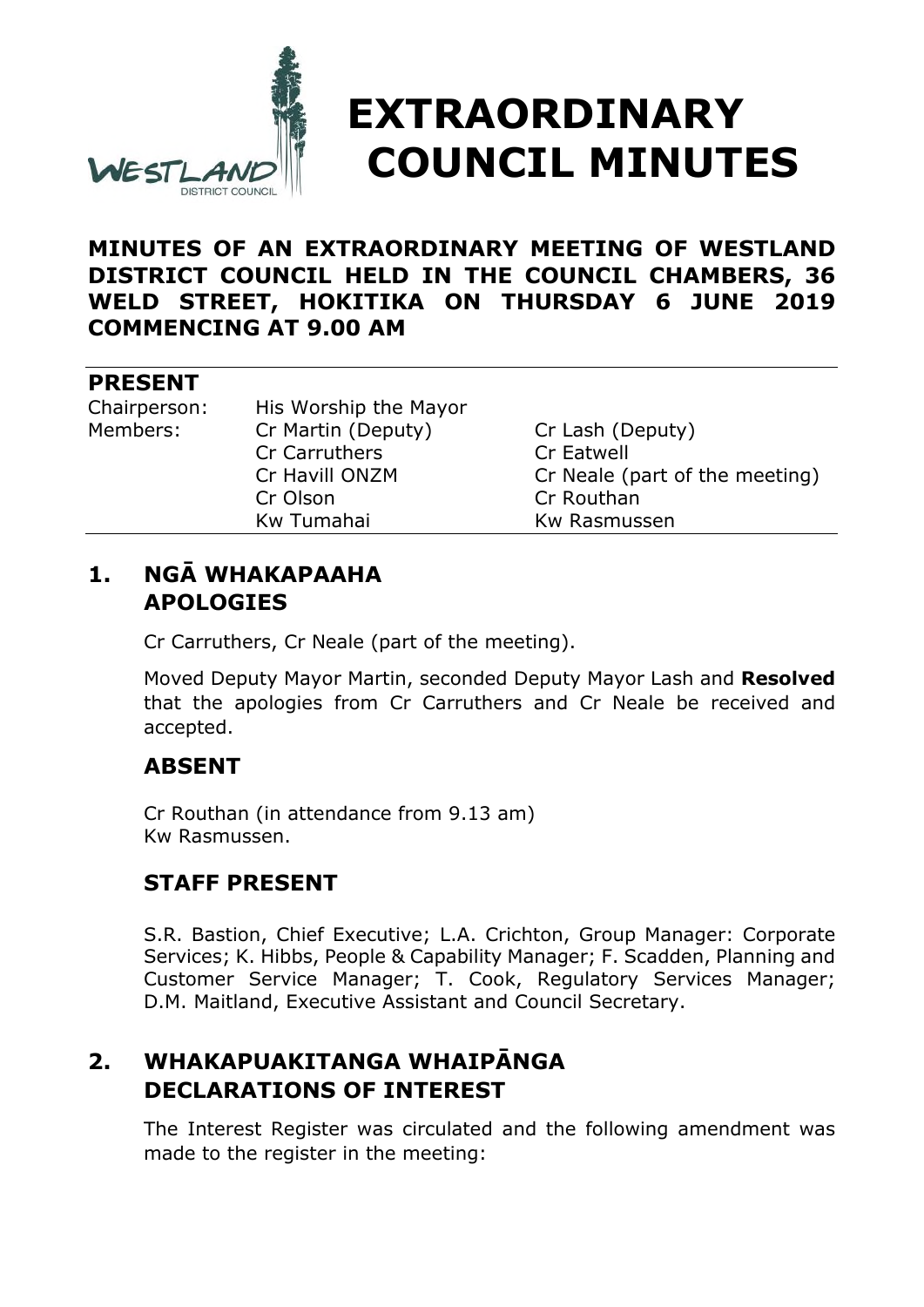#### **Cr Durham Havill**

Add "Retired from Westroads Ltd".

## **3. HEAR AND CONSIDER SUBMISSIONS TO THE 2019-2020 DRAFT ANNUAL PLAN**

His Worship the Mayor then advised the purpose of the meeting is to hear and consider submissions to the 2019-2020 Draft Annual Plan.

A Special Consultative Procedure for the Draft Annual Plan had been undertaken from the 24 April 2019 to the 24 May 2019.

The submissions to the 2019-2020 Draft Annual Plan had been circulated to the Mayor and Councillors.

The submitters then spoke to their submissions as follows:

**Don Neale** – spoke in support of his submission:

- Ocean Outfall need to ensure that Council and Westland Milk Products is bound by the conditions and the pipe is monitored.
- Transfer of the maintenance of Council buildings, community halls and public toilets to Destination Westland – not supported.
- Museum does not recognise the skills of Destination Westland and needs a greater governance control for Destination Westland.
- Wildfoods supports, but does not consider the Ute Muster is a valuable asset for the District.
- Council needs to plan for coastal, climate and seismic hazards.

His Worship the Mayor thanked Don Neale for submitting to Council.

*Cr Routhan attended the meeting at 9.13 am.*

*The meeting adjourned for a break at 9.13 am and reconvened at 9.30 am.*

*Deputy Mayor Martin noted his interest with regard to with Lazar Park and also as a Director of Destination Westland.*

**Glenn Kearns,** President, Kiwi Rugby Football Club - spoke on behalf of the Kiwi Rugby Football Club with regard to Cass Square:

- The impact the Wildfoods Festival has had on Cass Square delaying the rugby season. This has had a big impact on the Club as there are numerous sporting codes that use Cass Square (rugby, athletics, soccer, cricket).
- The social and economic impact on the club is quite major.
- Asked that Council move where the festivals are being held.
- Asked for the possibility of a community centre for the users of Cass Square.

His Worship the Mayor thanked Glenn Kearns for submitting to Council.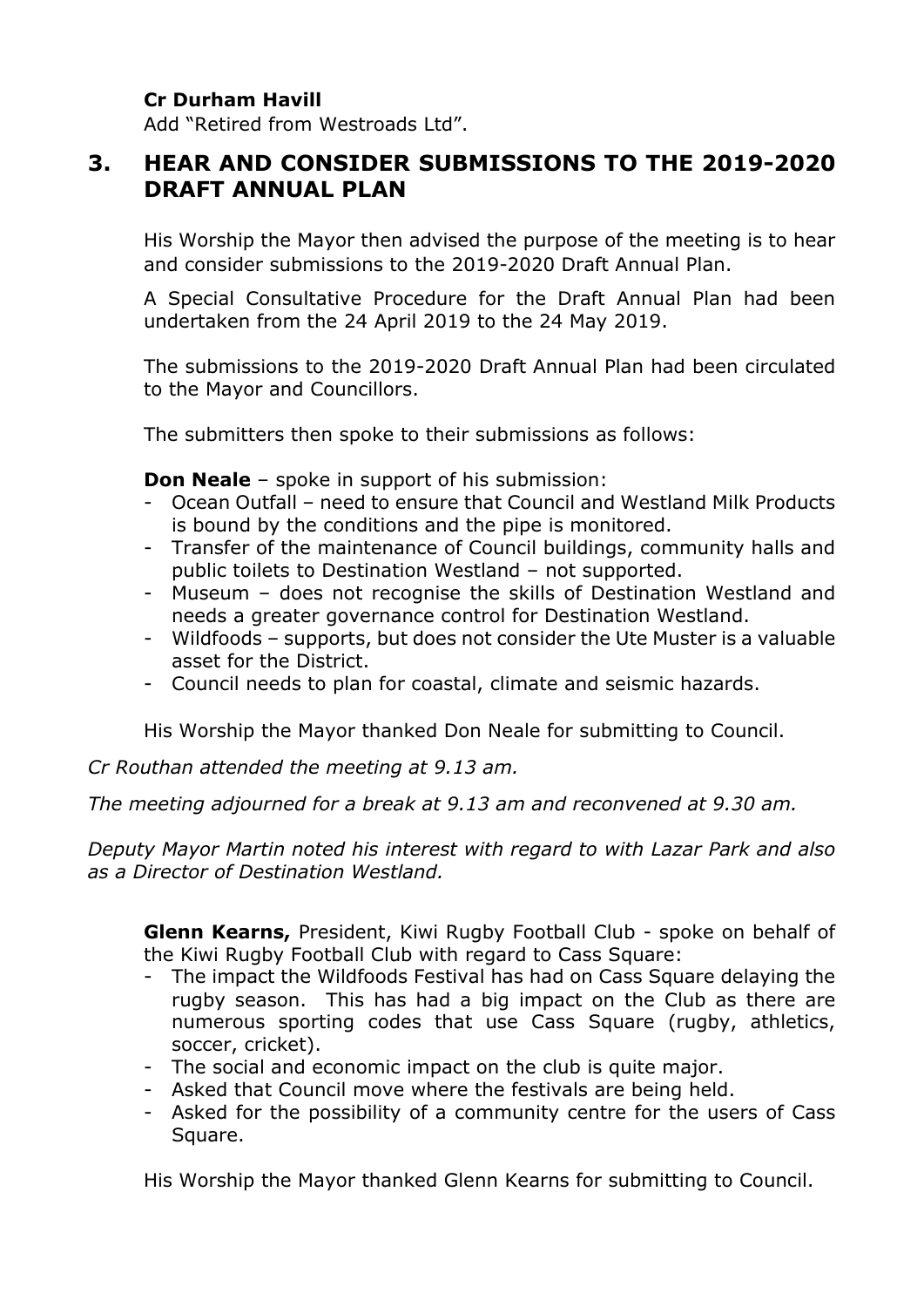**Emma Thomas** – spoke in support of her submission regarding the playground at Cass Square:

- Provided a Powerpoint presentation for Councillors.
- Advised that safety and fencing is the most urgent priority for the playground at Cass Square.

His Worship the Mayor thanked Emma Thomas for submitting to Council.

Deputy Mayor Martin requested a list of all the reserves in the District and where they sit including playground funding.

*The meeting adjourned at 9.58 am for morning tea and reconvened at 10.22 am.*

> **Samuel Blight** – spoke in support of the Destination Hokitika submission.

> - Thanked Council for the intentions of the changes in the Draft Annual Plan for increasing the rating base for the rate that is levied on behalf of Destination Hokitika.

> His Worship the Mayor thanked Samuel Blight for submitting to Council.

**Philip Barker**, Stopforth Motels – spoke in support of his submission.

- Concurred with the dog fees and structure.
- Additional funding for the Regent Theatre while he supported the Regent Theatre.

His Worship the Mayor thanked Philip Barker for submitting to Council.

*The meeting adjourned at 10.50 for a break and reconvened at 11.57 am.*

**Eddie Davis,** spoke on behalf of the Minerals West Coast submission requesting Council to support the organisation through the \$5,000 funding proposed at the Mayors and Chairs Forum in 2018 and that a similar initial \$5,000 contribution be made through this year's Annual Plan.

His Worship the Mayor thanked Eddie Davis for submitting to Council.

**Carol Scott, Secretary, Bruce Bay Hall Board on behalf of the Bruce Bay Community –** spoke in support of the community being reinstated as a separate zone from the Fox Glacier Community.

His Worship the Mayor thanked Carol Scott for submitting to Council.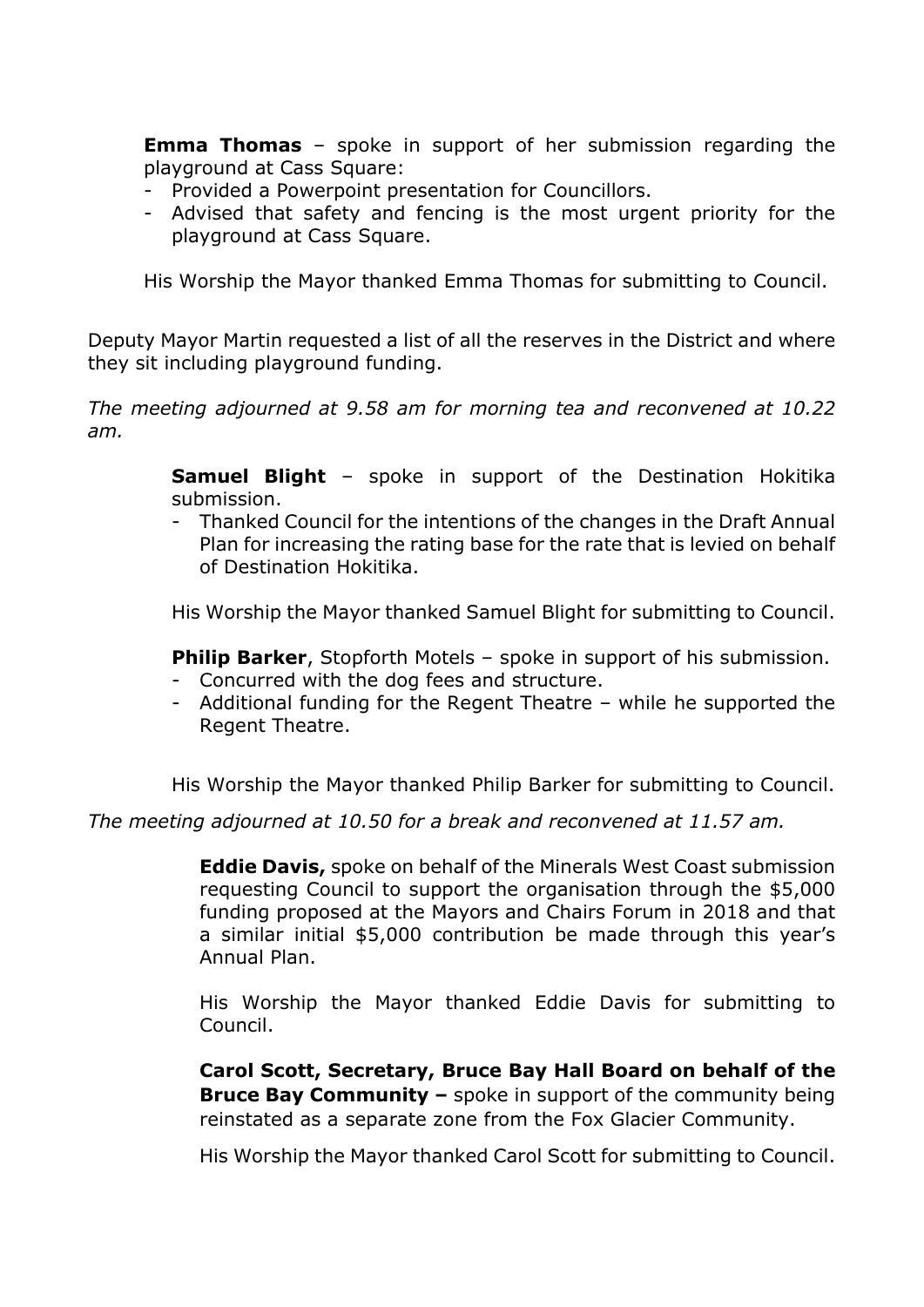#### **John Birchfield – spoke in support of Carol Scott's submission**

to on the community rating zone for the Bruce Bay area. Advised that Bruce Bay is independent and is proud of its own identity, own aspirations, needs, and some require funding/assistance from outside organisations, however largely the community has been selffunding.

His Worship the Mayor thanked John Birchfield for submitting to Council.

#### **John McCoy, Chairman and Treasurer, Waitaha Hall Board spoke to the submission on the following topics:**

- Asked that Council be more active in ownership of their own assets.
- Freedom Camping facilities at the end of the Waitaha River.
- Waitaha Road widening.

His Workshop the Mayor thanked John McCoy for submitting to Council.

*Meeting adjourned for lunch at 12.56 pm until 1.20 pm.*

**Bruce Watson, President, Westland Community Centre Inc** spoke in support of the inclusion in Council's 2019/20 Annual Plan for an increase in Hokitika Regent Theatre's annual operating funding of \$27,500 per year, funded from the Hokitika Community Rate.

His Worship the Mayor thanked Bruce Watson for submitting to Council.

Moved Deputy Mayor Lash, seconded Cr Neale and **Resolved** that Council deliberate on the submissions to the Draft Annual Plan at 1.54 pm with the Public Excluded.

The Mayor then went through the spreadsheet attached at Appendix 1 to these Minutes.

Moved Cr Routhan, seconded Deputy Mayor Lash and **Resolved** that Council has received and considered with thanks, the verbal and written submissions to the 2019-2020 Draft Annual Plan, as presented to Council.

Moved Deputy Mayor Martin, seconded Deputy Mayor Lash and **Resolved** that after amendments to the 2019-2020 Draft Annual Plan, the Chief Executive be instructed to make the necessary amendments to the plan, and present the Draft Annual Plan to the Ordinary Council Meeting on the 27 June 2019 for adoption.